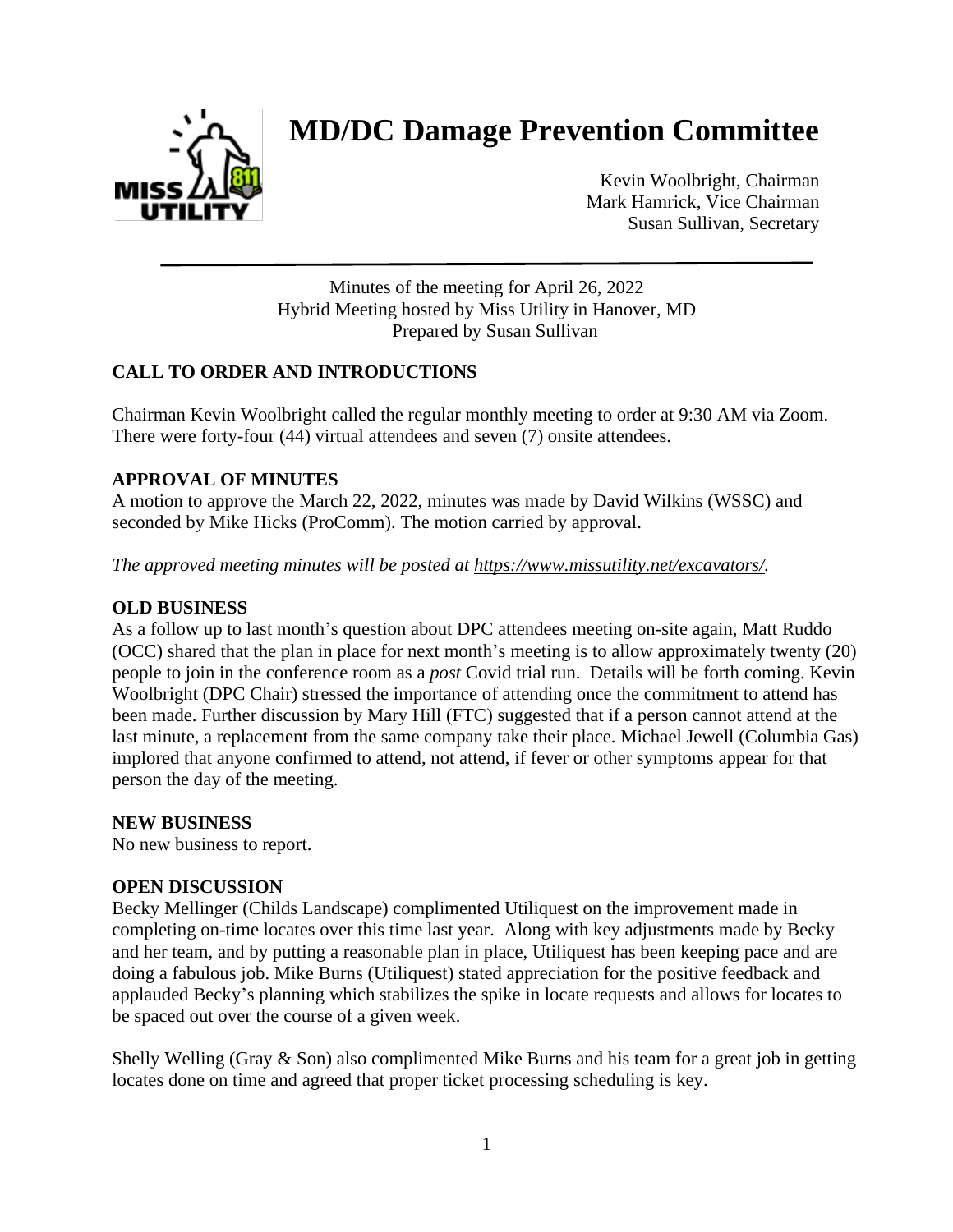### **GUEST SPEAKER**

Dora Parks (Utility Defenders) shared the vision, history, and creation of what is now OCC's first child centered and very unique educational campaign known as the Utility Defenders. Made up of child heroes from diverse backgrounds, ethnicities, and personalities, and each with very special powers, the Utility Defenders Campaign is designed to educate children (ages 4-9) and their families, all about underground facilities and damage prevention. With characters representing each of the APWA color code utilities, the Utility Defenders were designed to raise awareness and bring meaning to each color represented- not to mention entertainment and fun, in an age-appropriate, engaging fashion.

All stakeholders can benefit from the wide range of content and co-branded merchandise this campaign offers. Learn more about this dynamic campaign at [info@utility-defenders.com](mailto:info@utility-defenders.com) and [www.utility-defenders.com.](http://www.utility-defenders.com/)



# **MISS UTILITY CALL CENTER**

- ➢ Ticket Format Update: New ticket formatting allowing a temporary excavator to be added to a primary contractor's ticket, in addition to the two new Non excavation ticket types, went live February 23 and are working as expected. Formatting changes due to reflect the Self Select Start Date legislation that was currently passed are underway and expected to go live June 1, 2022.
- $\triangleright$  The next ITICnxt Virtual Training is scheduled for May 5<sup>th</sup>.

➢ ITICnxt Presentation: Adding a Temporary Excavator to a Primary Contractor's Ticket To view, download and print these directions, please visit <https://www.missutility.net/maryland/> and click on *Directions for Adding a Temporary Excavator to A Primary Contractor's Ticket*.

- ➢ Dashboard Reporting: Jennifer Arroyo (Miss Utility) provided ticket volume data for the month of March 2022.
	- Inbound ticket volume: 89,716 a monthly decrease of 5.970% compared to 2021
	- Outbound volume: 464,712 a year-to-date decrease of 24.526% compared to 2021
- ➢ Damage Reporting: Susan Sullivan provided YTD data through March 2022 of reported damages in MD/DC.
	- 205 utility damages (44 mains and 161 services)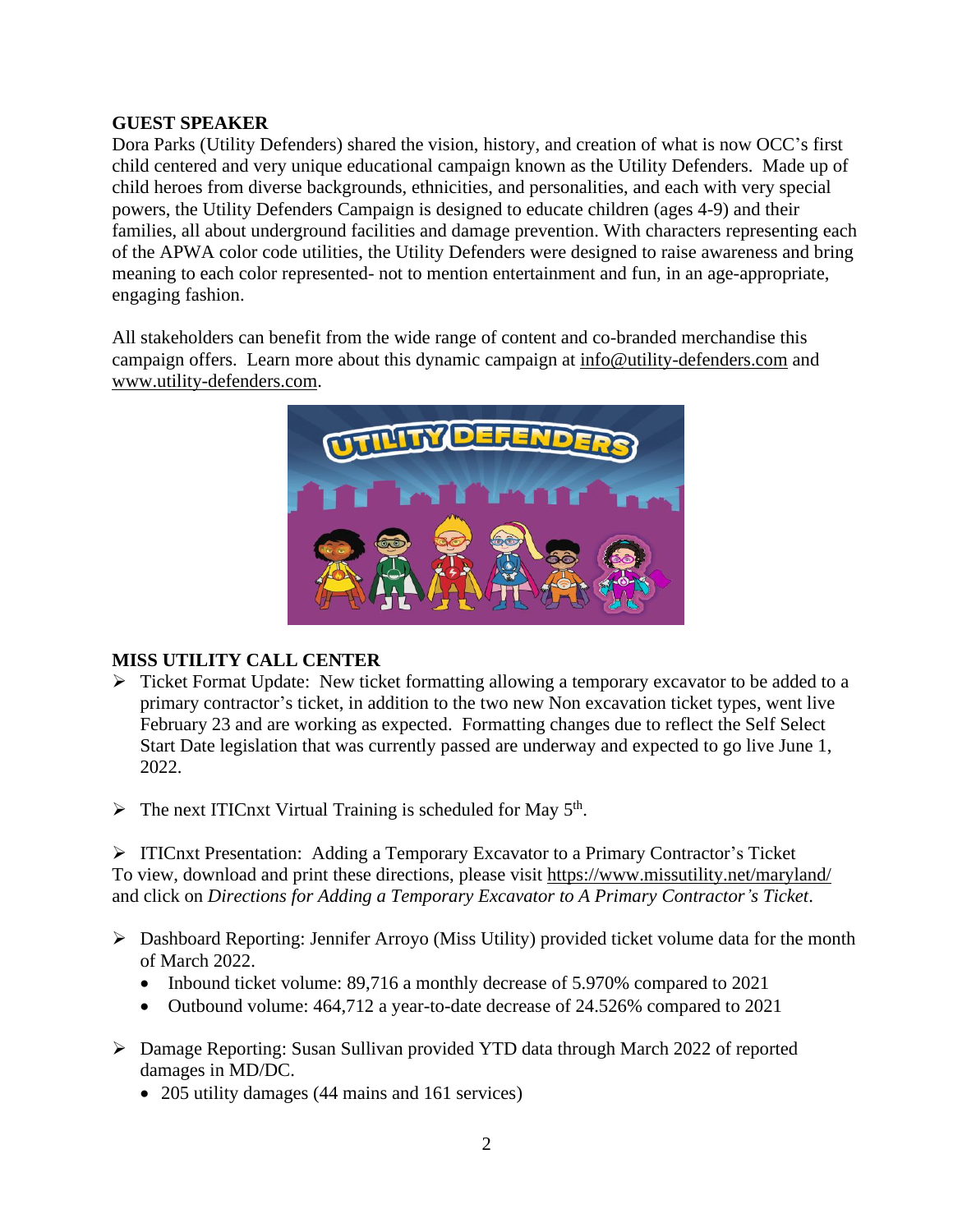- 32.20% due to no call or valid ticket
- 27.32% due to hitting a marked line
- 31.71% due to incorrect locate marks
- 8.78% due to other root causes

## **MARYLAND AUTHORITY** Jim Barron, Executive Director

Michael Jewell (MD Authority Chair) stated that although meetings continue to occur virtually, it is the Maryland Authority's plan to begin in-person meetings at the call center as soon as possible with cases being heard onsite by September if at all possible.

**MD TITLE 12** Jim Barron, Executive Director MD Authority Report unavailable.

## **COMMITTEE REPORTS**

**2022 GCDPTC UPDATE** Matt Ruddo, Chairman (OCC)

- Conference dates: October 25<sup>th</sup> -28<sup>th</sup> at Ocean City's Fontainebleau Resort (formerly the Clarion)
- Keynote Speaker: Spencer Beach
- Content sessions are being finalized.
- Returning attendee registration email went out April  $18<sup>th</sup>$ . The same rates are available through online registration as well.
- Sponsorships and exhibit hall registrations have started coming in.
- GCDPTC Save the Date Contest
	- o Register for updates by emailing 2022gcdptc@gmail.com for your chance to win a twonight package to the 2022 GCDPTC!
- For more information, please visit [www.missutilityconference.com.](http://www.missutilityconference.com/)

The next planning committee meeting is scheduled for May 24, 2022.

#### **MD/DC SUBSCRIBERS COMMITTEE & BOARD OF DIRECTORS MEETING**

Scott Brown, Chairman

• The next hybrid meeting is scheduled for July 14, 2022, at 10:00 AM.

#### **DAMAGE PREVENTION AND SAFETY**

- ➢ Training Coordinator, Susan Sullivan (Miss Utility)
	- DPT Completed:
		- $\circ$  March 23 Flippo
		- o March 28 DVORAK
		- o March 31 City of Havre de Grace
		- o April 12 Montgomery County Parks
	- DPT Upcoming:
		- o April 22 Virtual DPT
		- o May 13 Virtual **SPANISH** DPT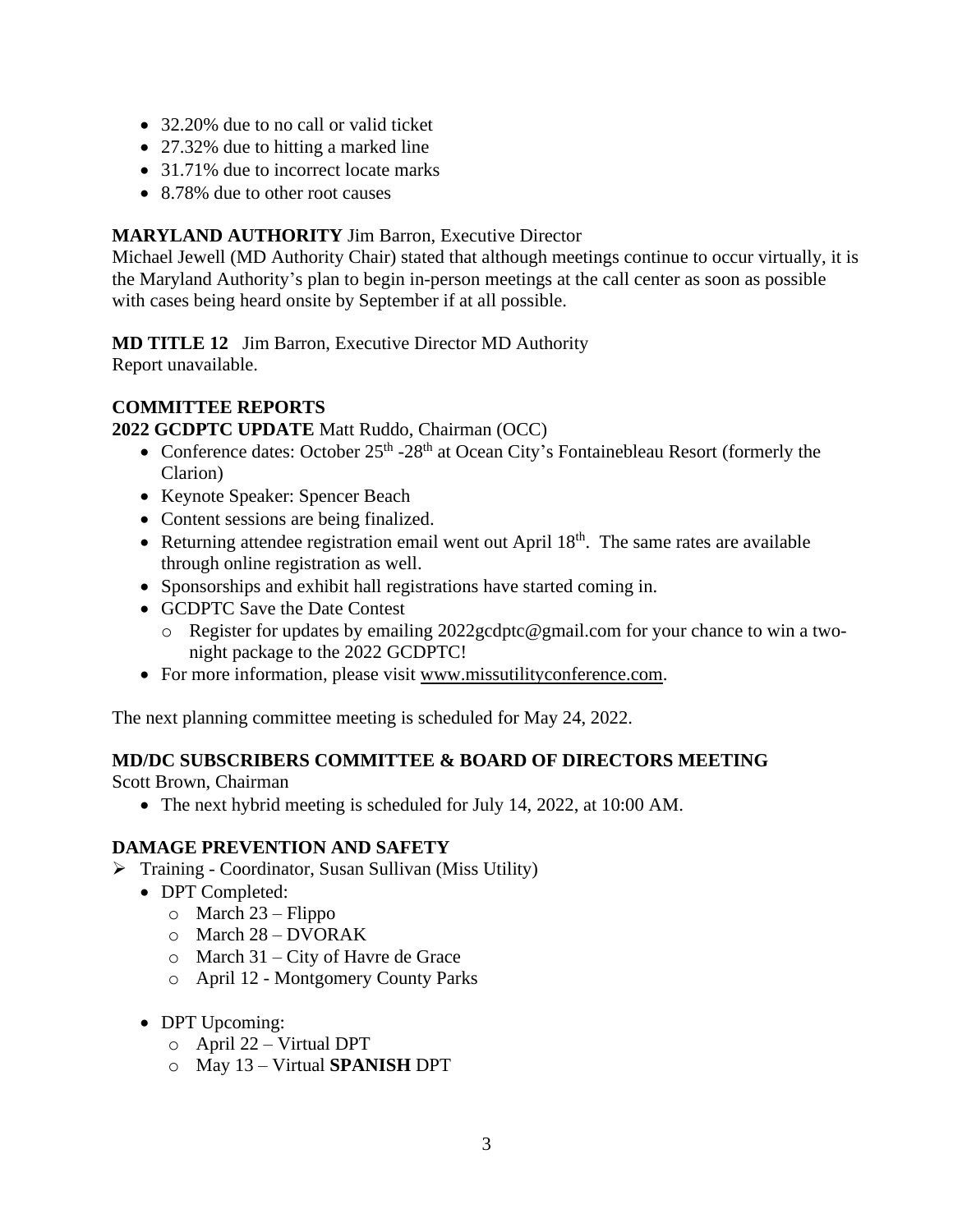# ➢ 2022 National Conferences

A report is being compiled by Board attendees for both the 2022 CGA and GESC conferences to be shared during a future DPC meeting.

## ➢ Miss Utility Facebook

Please visit [www.facebook.com/missutilityofmd/](http://www.facebook.com/missutilityofmd/) for dig safe posts, holiday announcements, call center notices/information and current events. Please like or share posts to show your support for Miss Utility and the dig safe message.





- ➢ Carvertise Marketing Metrics reported by Susan Sullivan, Miss Utility
	- Nine wrapped cars currently travel throughout Montgomery, Prince George, Charles, Allegany, Garrett and Baltimore Counties Baltimore City and Washington D.C.
	- Quantitative Performance Data for the month of March:
		- o Miles traveled by fleet: 11,181 (3,081 above expectation)
		- o Impressions per fleet: 1,632,426 (449,826 above expectation)

# **MGH REPORTS** Reported by Gaby Lothamer

- ➢ Marketing Update
	- Spring Advertising
		- $\circ$  NextDoor Reminding homeowners across Maryland & D.C., to contact Miss Utility.
		- o Statewide Radio Campaigns Targeting excavators and homeowners, including Spanish-language ads in DC and Baltimore, plus DJ endorsements from Chepe on El Zol.
		- o Spotify Digital Radio Reaching professionals and homeowners across Maryland & D.C. who use Spotify.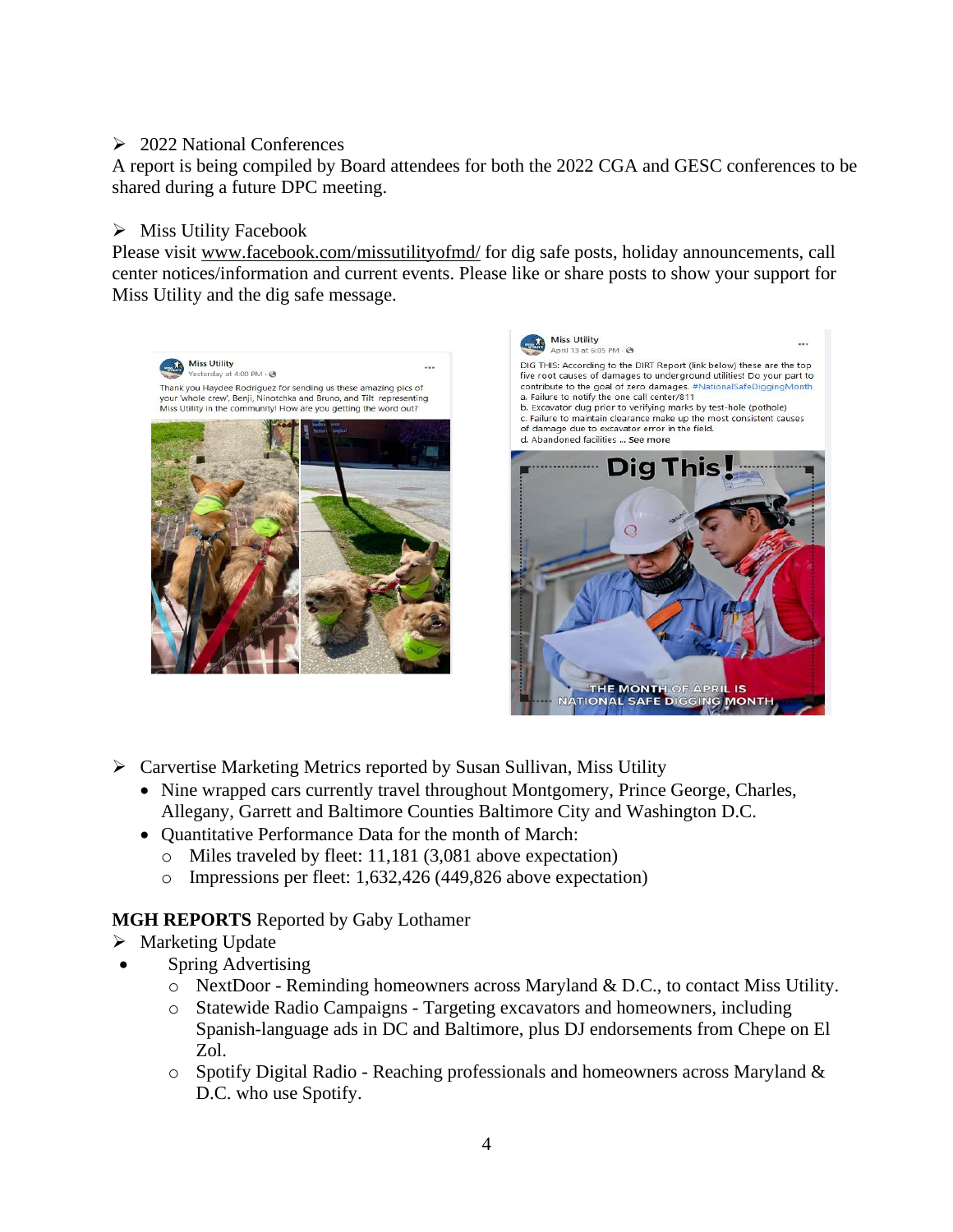- National Safe Digging Month
	- o MGH issued a press release announcing Gov. Hogan's Safe Digging Month.
	- o Proclamation included data from CGA's most recent study. Coverage was secured on the Maryland Patch, Washington, D.C. Patch and the Southern Maryland Chronicle.
	- o On April 1, WBAL-TV meteorologist and Miss Utility advocate, Ava Marie promoted National Safe Digging Month and Miss Utility during her morning weather report and on her Facebook page.
	- Minor League Baseball
		- o Through sponsorships with local minor league baseball teams, Miss Utility will have booths at the following games:
			- **•** Frederick Keys Friday, June 17 & Saturday, June 18
			- Aberdeen IronBirds Friday, August 19 & Sunday, August 21
			- Bowie Baysox Saturday, Aug. 27
- ➢ Tradeshow Updates

Earlier this month, Miss Utility participated in the:

- Washington County Home Builders Home Show
- Maryland Spring Home & Garden Show
- Maryland Asphalt Association & MSHA Annual Paving Conference

Those interested in volunteering for future events can contact Susan Sullivan at [ssullivan@missutility.net](mailto:ssullivan@missutility.net) or Gaby Lothamer at [glothamer@mghus.com.](mailto:glothamer@mghus.com)

- $\geq 2022$  Awards Committee
	- Locator Achievement Awards
		- o LAA Banquet to be held May 20, 2022, at Bowie Baysox Stadium.
		- o Forty-three (43) locators will be recognized at the Locator Achievement Awards Banquet for maintaining faultless safety and damage prevention practices in 2021.
		- o Honorees will each receive a beautifully monogrammed Class 3 Waterproof Lime Quilt Lined Bomber Jacket, an LAA high visibility t-shirt, an awards certificate, and an LAA Recognition magnet in addition to banquet's family buffet, stadium recognition, Baysox game, and fireworks. Congratulations to all of those being honored.
	- Dig Smart Awards
		- o The 2021-2022 Dig Smart Awards application will launch this summer.

The next scheduled meeting will take place June 28<sup>th</sup> immediately following the GCDPTC meeting.

- ➢ 2022 Scholarship Program
	- The 2022 Miss Utility/District One Call scholarship is now open!
	- The deadline to apply is Friday, May 27 at 11:59 p.m.
	- The online application can be found at <https://form.jotform.com/MissUtility/Scholarship22>
	- Please promote the scholarship program by sharing within your networking communities.
	- For more information, please visit [https://www.missutility.net/miss-utility-scholarship/.](https://www.missutility.net/miss-utility-scholarship/)